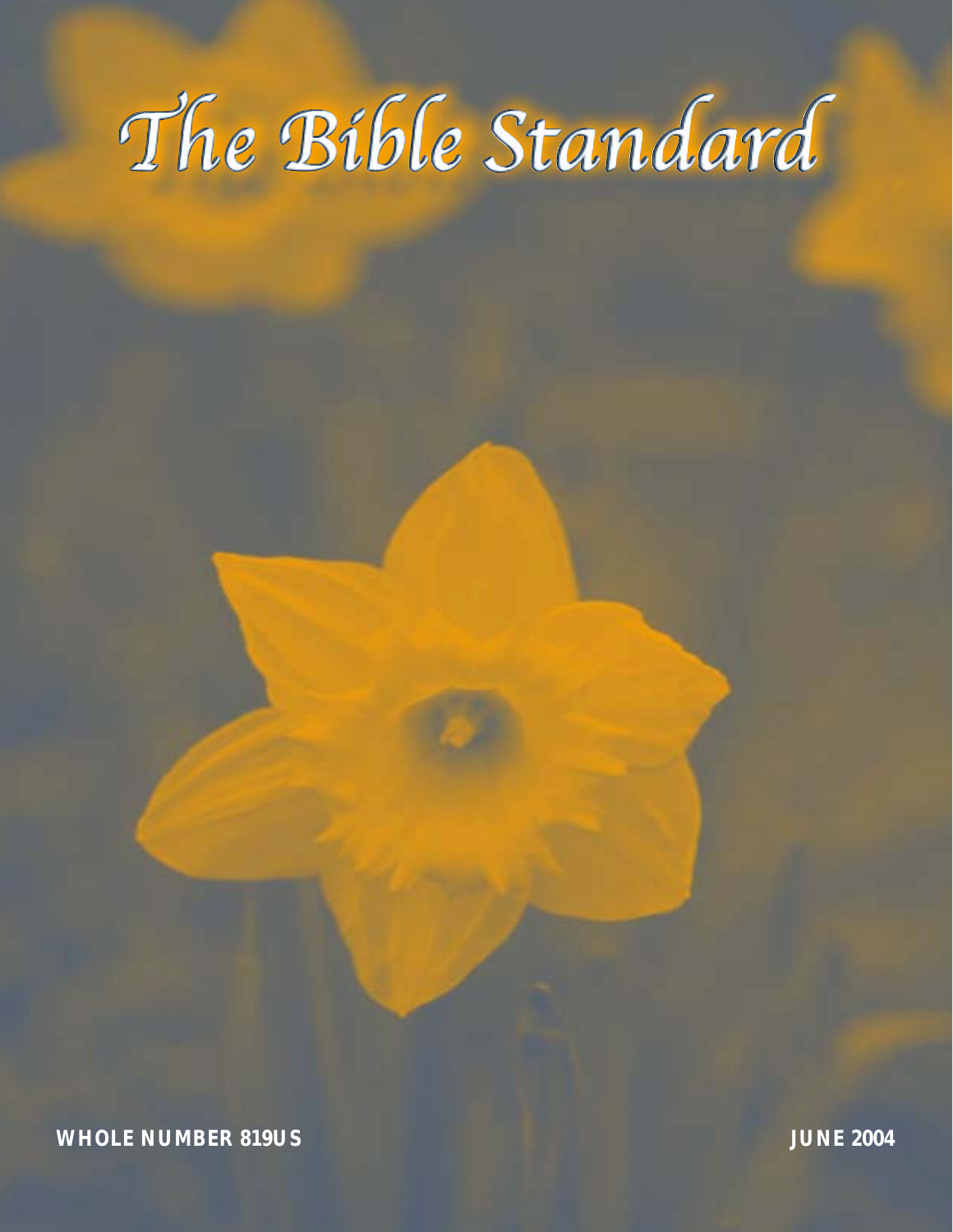# **Spring**

Only a God with a loving heart could have made us a world like this . . . a world where like magic the daffodils come with their trumpets all glowing and bright as if He repeated the Genesis fiat and said again,

"Let there be light."\*

**WHEN THE WORLD WAS NEW,** what a miracle that was! All indications are that the earth is several billion years old. The answer as to how it came into being depends on whether one takes the Biblical view, or the prevailing view of evolution, which ascribes all existence to chance.

It is not our purpose here to debate these points. The position of this magazine is that all "creation" has, of necessity, a Creator — that all life has its source in Him, and that we are responsible to Him for *how* we live it. The disagreement between creationists on the one hand, and evolutionists on the other is presented in the media in simple terms, the implication being that either side is quite stupid and wilfully refuses to see the arguments of the other. Of course, the issue is more complicated than that.

On planet Earth, humanity, even in its flawed condition, is the crowning achievement of God's workmanship. In man's perfect condition he was morally upright and physically perfect. God created Adam free in the exercise of all his powers — physical, mental, and moral — and though these powers were all perfect in their measure, yet they were each capable of large development. Had evil never been placed before him, he could not have resisted it, and consequently there would be no virtue or merit in his doing right. The act of disobedience caused man's fall, resulting in the calamities which are evident in even a cursory review of history.

God cannot properly be charged with the creation of evil, and He permitted it only because it was necessary that His creatures should know good from evil; that by being made acquainted with sin and its consequences — sickness, misery, and death — we might learn these bitter effects and thus, over time, be prepared to choose *life.* For God to provide an experience with evil and yet not make available an opportunity to prove that lesson learned — a test paper, so to speak would seem incomplete. For this reason God has appointed a day in which the world will learn righteousness (Acts 17: 31). The dawning of that day will be truly a season of refreshing — a new Spring, full of the hope and promise of eternal life.

For the Christian, the thread of salvation is woven throughout the Old and New Testaments. To those who grieve over their sinful condition and their sinful ways, a God-less world — a world of random chance would be hostile beyond bearing. Life has no meaning without the recognition that there is a God who offers salvation through His Son, Jesus Christ. It is this message of deliverance from sin and death to a new life, a forgiven life, which delights the hearts of those who have staked their happiness in the Redeemer. To such, as the hymn says, "December's as pleasant as May."

**\*\*\***

*All Scripture references are to the King James Version, unless otherwise stated.* \*"Spring," by Patience Strong, from *The Magic of Memories;* published by Smithmark; copyright 1996.



The Bible Standard is published monthly by the Laymen's Home Missionary Movement, Ralph M. Herzig, General Editor. Published regularly since December 1951. **Mailing Address:** The Bible Standard, 1156 St. Matthew's Road, Chester Springs, Pennsylvania 19425-2700, U.S.A. Postage paid at the post office in Chester Springs, Pennsylvania 19425-2700. **Web Site:** *www.biblestandard.com* **Rates:** single issue — \$2.00; by subscription (12 issues annually) — \$12.00.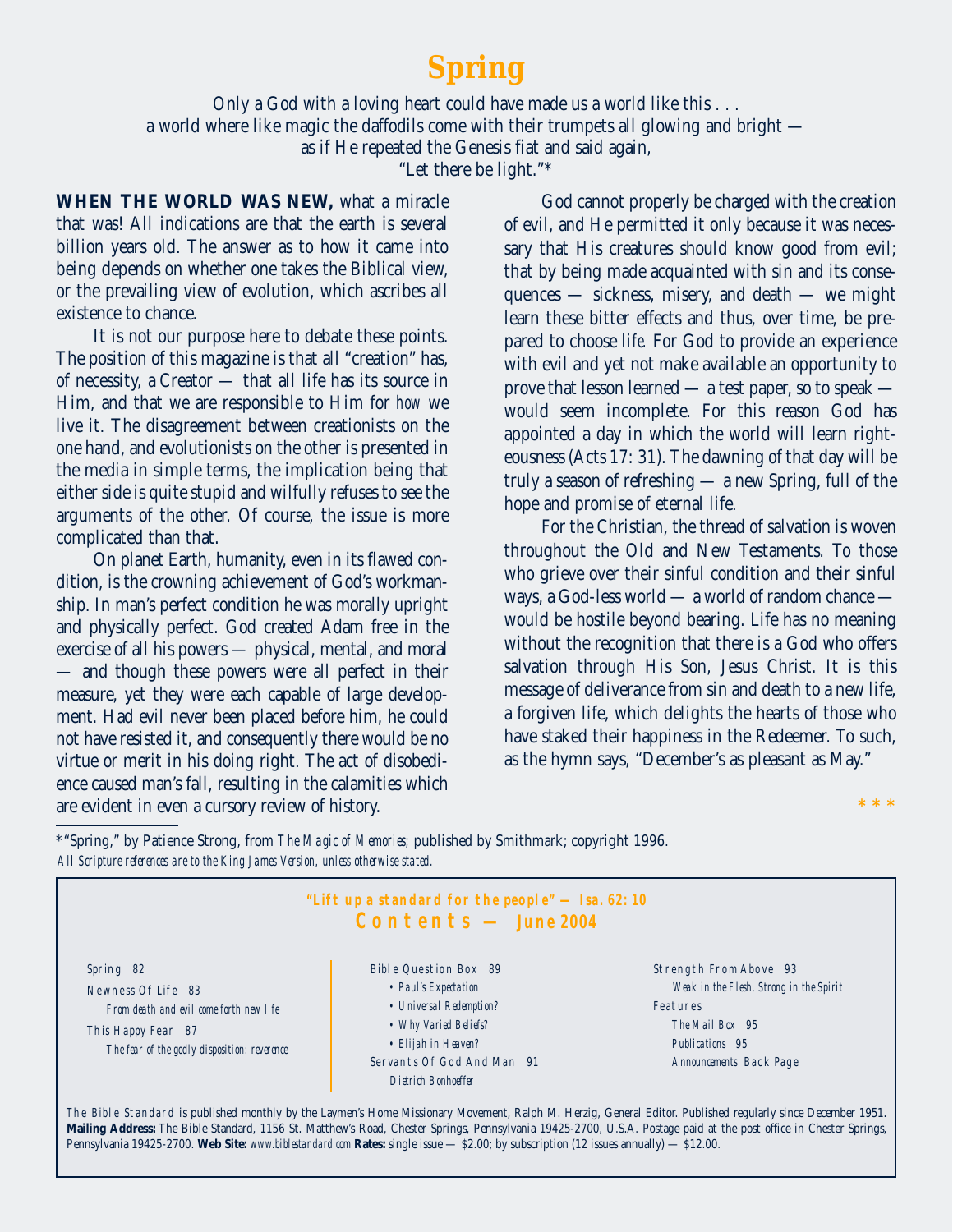# **"Newness of Life" "Newness of Life" — Rom. 6: 4 — — Rom. 6: 4 —**

*Morning has broken Like the first morning, Blackbird has spoken Like the first bird. Praise for the singing! Praise for the morning! Praise for them, springing Fresh from the Word!*

— Eleanor Farjeon (1931)

WHERE WERE YOU, asked Jehovah of His servant Job, "when the morning stars sang together, and all the sons of God shouted for joy?"

From this text we get a brief backward glimpse into the scene surrounding the creation of the earth. The "sons of God" we take to mean the angels, the faithful attendants and God's witnesses from time immemorial.

We can grasp only dimly what a delight it was for those heavenly onlookers to see this new thing that God had made, with all the promise it held for a glorious future for a race yet to be created.

This seems a far cry from our present condition. The world is old with centuries, its history littered with good intentions gone awry, personal tragedies by the million, and a race alienated from its Creator God.

Those new "babes in the wood," Adam and Eve, fresh from the creative hand of God, blessed with all that human heart could ask for, by their disobedience threw away their immediate prospects for life, not only for themselves, but for all who followed. By that single act of disobedience they disinherited their children for ages upon ages of a world of peace and well-being.

Did God implant in the first man and woman that very thirst for knowledge which led them to an act of rebellion in order to gratify it? Why would He attach a penalty to the sinful act, knowing that a knowledge of evil could be obtained in no other way?

# **The Permission of Evil**

We can see readily that a knowledge of evil could be obtained in no way except by its introduction; Adam and Eve could not have disobeyed had they not been given a commandment, the breach of which carried a penalty.

So then, God not only foresaw man's potential fall into sin, but *permitted* it. It was a part of His plan. Why? Because, having the remedy provided for his release from its consequences, God in His omniscience saw that the result would be to lead man to a knowledge, through experience, which would enable him to feel the bitterness and blackness of sin and, by contrast, the matchless brilliancy of virtue. In this way man would learn more fully to love and honor his Creator, the fountain and source of all goodness.

The final result would be a greater appreciation of God and *a more highly blessed state for mankind than he could ever have enjoyed had the fall from grace never have happened.*

# **Dying and Death**

"In the day that thou eatest thereof thou shalt surely die" (Gen. 2: 17). Adam did not actually go into death that same instant — his sentence was deferred. In modern parlance we would say his capital sentence was commuted to life imprisonment until death. A more literal rendering of the Hebrew text has it, "In the day thou eatest thereof, *dying,* thou shalt die." In other words, from the moment of Adam and Eve's disobedience, the dying process began to work and the unavoidable outcome would be death. It was merely a matter of time — in Adam's case a long time, for he lived 930 years, but inevitable none the less.

Whatever explanation for man's existence and nature one espouses, it is undeniable that all of us are imperfect and in a dying condition; one way or another, we are already partially dead. This is not so apparent to us when we are in the spring of youth. But once we have a few more years of life tucked under our belts, we are aware of the clock ticking away our remaining years.

Neither medicine, nor genetics, nor exercising can alleviate the fundamental problem and give us eternal life. We are overshadowed by death from the cradle to the grave, the shade increasing each year. As David expresses it in Psalm 23: "I walk through the valley of the shadow of death." The further we go down into this valley the darker it becomes, until the last spark of life is extinguished.

The Scriptures teach that the "wages of sin is *death*" (Rom. 6: 23; italics ours). Note, the text does not say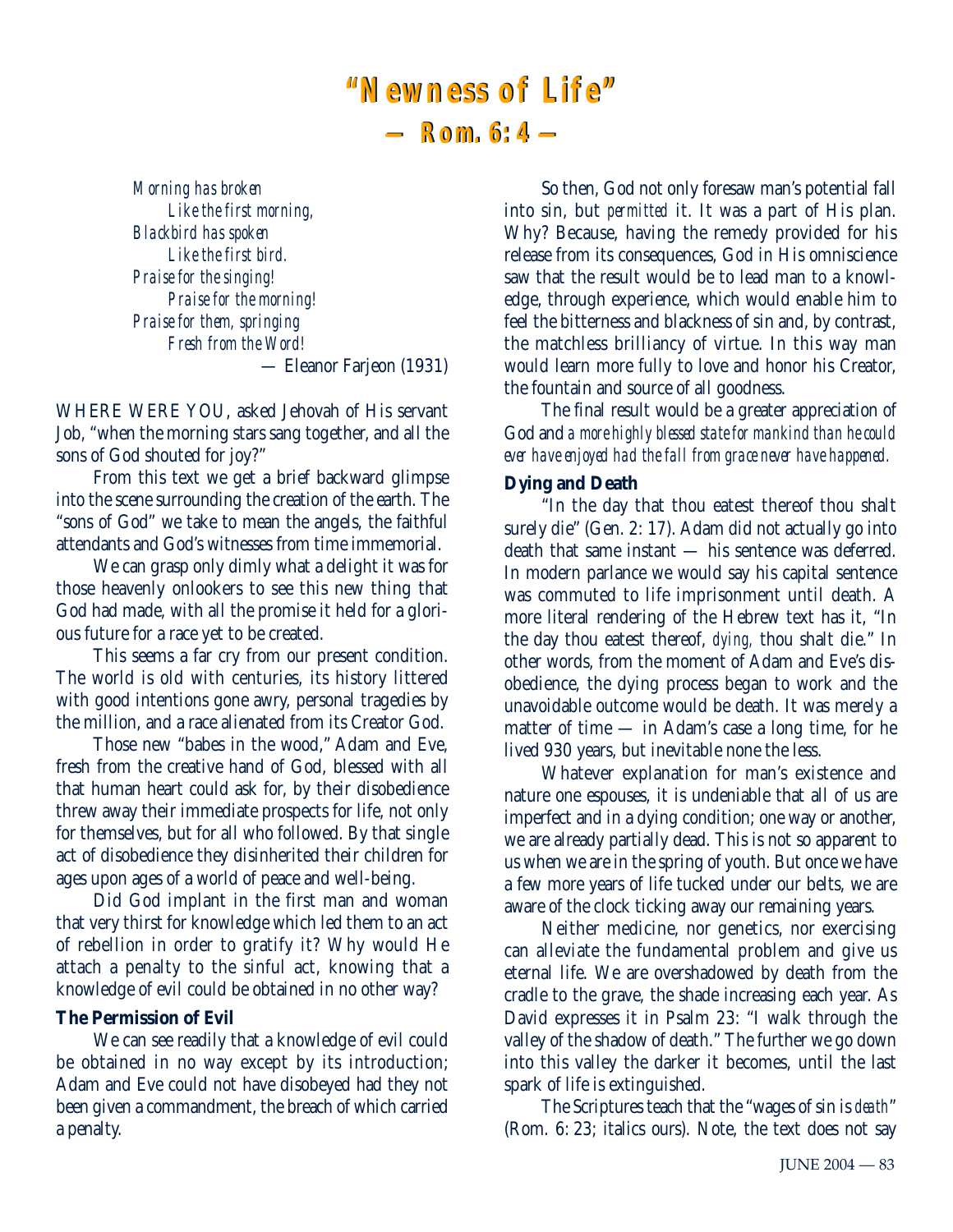

A common symbol of Justice is a woman, sometimes blindfolded, holding a set of scales and a sword. The mythical Greek goddess, Themis (forerunner to the Roman goddess, Justitia), represented divine justice to the ancient Greeks, ensuring equality and championing a law without prejudice — ideals characteristic of the one true God.

*dying* or *torment,* but "death." This death would be permanent were it not for Christ's sacrifice, which was to ransom us from death.

In disobedience man fell into the hands of Justice, and though God is merciful and loving, there can be no warfare between His attributes. Mercy and love must be exercised in harmony with justice. Strict justice cannot excuse the guilty (Num. 14: 18). Man was guilty, and must therefore be dealt with by justice. Justice says, Your life is forfeited, "dying thou shalt die." Man was thrown into the prison-house of death, and Justice, while locking him in, says: "Thou shalt by no means come out thence, till thou hast paid the uttermost farthing" (Matt. 5: 26).

#### **Christ Our Substitute**

A false idea of substitution has prevailed among Christians from a supposition that God as a vindictive, vengeful tyrant, was angry because man had sinned, refusing to show mercy until blood had been shed and caring not whether it was the blood of the innocent or the guilty. Perhaps many have been led to look upon Substitution as a God-dishonoring doctrine, as being too legalistic a notion, even though there are many Scriptures which are otherwise found difficult to make use of, as that Christ "by the grace of God should taste death for every man"; "my flesh, which I will give for the life of the world"; and Christ "gave himself a ransom for all" (Heb. 2: 9; John 6: 51; 1 Tim. 2: 6).

It was not by His leaving the glory that He had, nor by His having kept the Law, nor by His being rejected of the Jews; it was not by His resurrection, but by His *death* that we are reconciled to God. However, the death and resurrection of Christ are inseparably linked and each necessary. As His death would have done us little good, because we would be without a living Savior, so also, had Jesus been ever so perfect a leader and guide and a fine example of holy living, we prisoners in the grip of death could never follow His leading until He first purchased our release.

#### **Divine Justice Must Be Satisfied**

God in justice, recognizing and enforcing His own law, could not permit man to live again, *unless the claim of justice was met.* Man is the debtor, and unless he can pay the debt he cannot come out of the

But man's helplessness gives occasion for the display of God's mercy and love in Christ Jesus, for God devised a way in which He could be both just and merciful — "for when we were yet without strength, in due time Christ died for the ungodly" (Rom. 5: 6).

However, Christ's death does not now prevent us — not even as Christians from dying. It does prevent our remaining in death forever, for Christ came to open the prison doors and set at liberty the captives (Isa. 61: 1, 2; Luke 4: 18, 19). This He does, not by opposing or skirting God's justice, but by recognizing it and paying that which is demanded by it. He has a right to set those prisoners free. By His own death He purchases the sinner.

Jesus came into the world by a special creative act of God, and consequently was untainted by the curse of sin and death. Not having forfeited His right to life, either through Adam's sin or any of His own (for He was sinless), death had no claim upon him. Therefore He had something to offer Justice for the life of mankind: Himself. He must have had the right to continuance of life, else He could not give it in ransom.

But how could the life of *one,* purchase the life of *many*? Only by the principle of substitution. Adam represented the entire unborn human race when put on test. Consequently, through his failure "death passed upon all men" and all were counted sinners even before birth. Christ in His death purchased Adam from the death sentence, and by so doing purchased all of Adam's descendants — the entire human family (Rom. 5: 18, 19).

#### **Resurrection Guaranteed**

Is the resurrection of the dead optional or compulsory on Divine justice? Christ having died for all, according to God's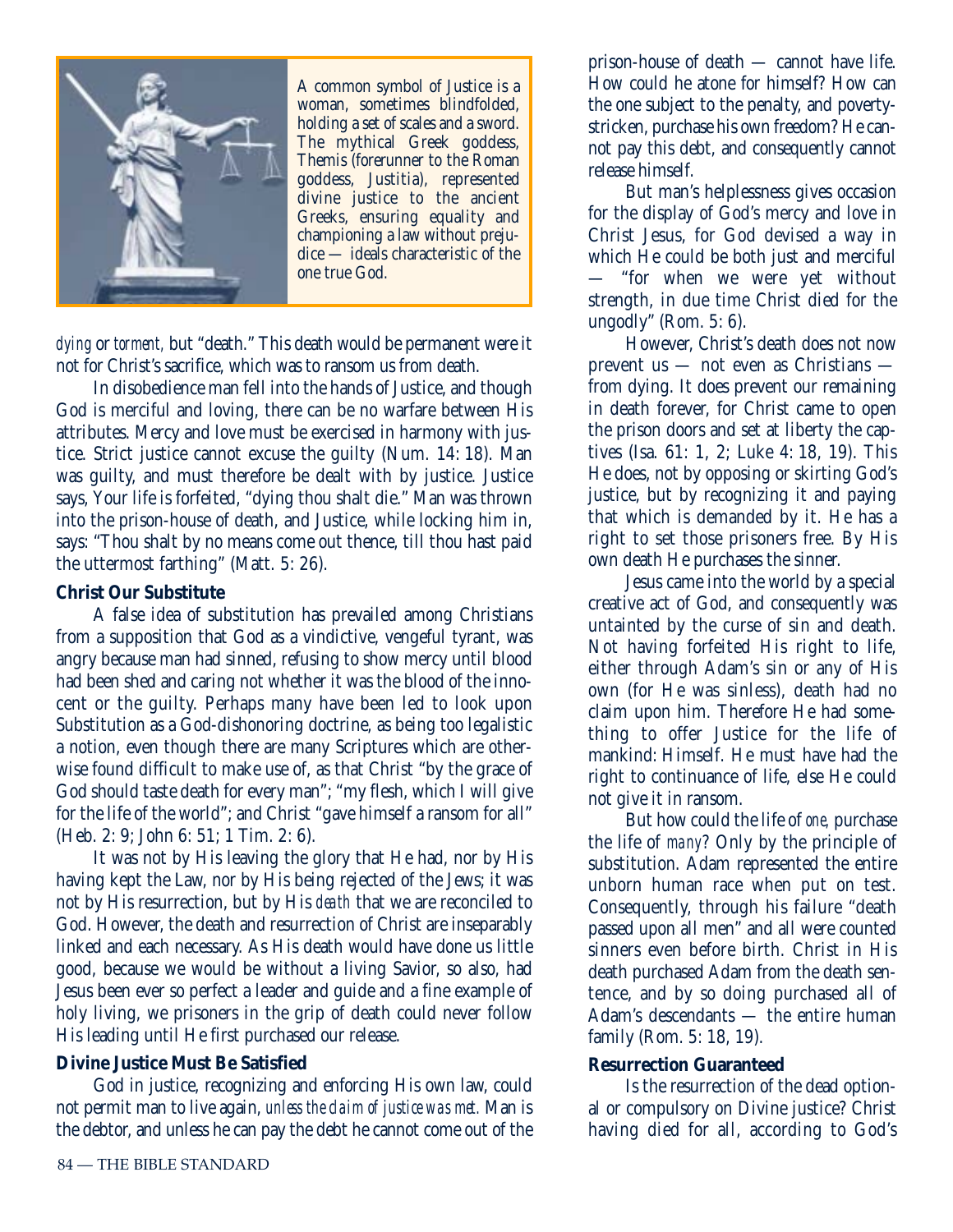arrangements, it is certainly compulsory on Divine justice to release the prisoners held for sin. This is not to say that God Himself can be forced to anything against His will. But He had previously bound Himself by an oath that He would provide for the blessing of the human family (Gen. 22: 15-18; Heb. 6: 13, 14). In this way, God furthers His own Plan according to His own will; He is always in control.

It would be incorrect, however, to classify the resurrection for all (Christ died for *all*) as universalism universal salvation to eternal life. No, it is the saving of all men from the condition of death, but as some will be liable to the "second death" on account of their own sin, it cannot be *eternal* salvation.

Having restored the race, brought them back to where they were before the fall, with the advantage of knowing from actual experience the character and results of evil, Christ will offer eternal life to the willing and obedient. When thus restored to perfect natural life, possessing the knowledge of good and evil, perfect obedience will be expected of them as was required of Adam, they will be tested accordingly.

#### **Elect and Non-Elect**

There are conditions laid down for the attainment of eternal life, but none for the recovery of the race from the fall, *except* the righteousness and acceptableness of our Substitute. To have a clear understanding of God's Plan, we must recognize the distinction which He makes between the Church (the elect) and the world in general (the non-elect).

God "so loved the world" (John 3: 16) that He made great and rich provisions for their eternal happiness and peace. But in the meantime, while they are getting their experience with evil, God calls out from among them a "little flock" — the Bride of Christ, to whom He makes "exceeding great and precious promises," conditional upon their suffering with Him, separate from the rest of the world, that they may become His joint-heirs, a privilege not offered to humanity in general (Luke 12: 32; 2 Pet. 1: 3, 4). Again, the Apostle John writes, "Behold, what manner of love the Father hath bestowed upon us, that we should be called the sons of God . . . and it doth not yet appear what we shall be: but we know that, when he shall appear, we shall be like him; for we shall see him as he is" (1 John 3: 1, 2). And the Apostle Paul declares of this special company, "The Spirit itself beareth witness with our spirit, that we are the children of God: And if children, then heirs; heirs of God, and joint-heirs with Christ" (Rom. 8: 16, 17).

# *Thy Kingdom come, O God, Thy rule on earth begin; Break with thine iron rod The tyrannies of sin*

#### **The Church's Resurrection**

"If ye then be risen with Christ, seek those things which are above, where Christ sitteth on the right hand of God." This verse (Col. 3: 1), is in the past tense and takes the view that the resurrection of the Church of Christ was an accomplished fact. In much the same way, without any hint of contradiction, the same persons are said to have become "dead with Christ" (Col. 2: 20).

Before there can be a resurrection, there must be a death. But how can both statements be true at the same time? In the act of their submission to God, through Christ, the Church renounced their earthly hopes and ambitions — all that they had and hoped to have. Having counted themselves as dead to the world they were reckoned by God as being alive in Christ, of *having entered into* His resurrection. Of course, their resurrection in the objective, final sense, the First Resurrection, was yet future.

It is necessary, then, to distinguish between those of the spirit-begotten, prospective heavenly company, and those who by reason of historical time have now been passed over for that calling. In this way we can understand the nature of resurrection — that it applies differently according to God's purposes and the season of His Plan. Not all Christians go to heaven. The larger number of those who take on the worthy name of Christian and there are many today who still do — can anticipate a glorious eternity, not in heaven, but on earth.

# **Resurrection and Restitution for the Non-Elect**

The very purity of God's justice, as well as the love of God in providing the ransom-sacrifice of Christ, assures us that, the penalty having now been paid, everyone must at some point be released from death. This will occur in Christ's Kingdom to come (Matt. 6: 10; John 18: 36). However, not all in that Kingdom will accept Christ and be eternally saved. There is a second death, but those who become subject to it will not compare in numbers with the saved (Acts 3: 19-23).

The world, although purchased by His death, get back in Him as their Substitute only what they lost. Consequently, they will stand where Adam would have stood had he possessed experience or knowledge of evil.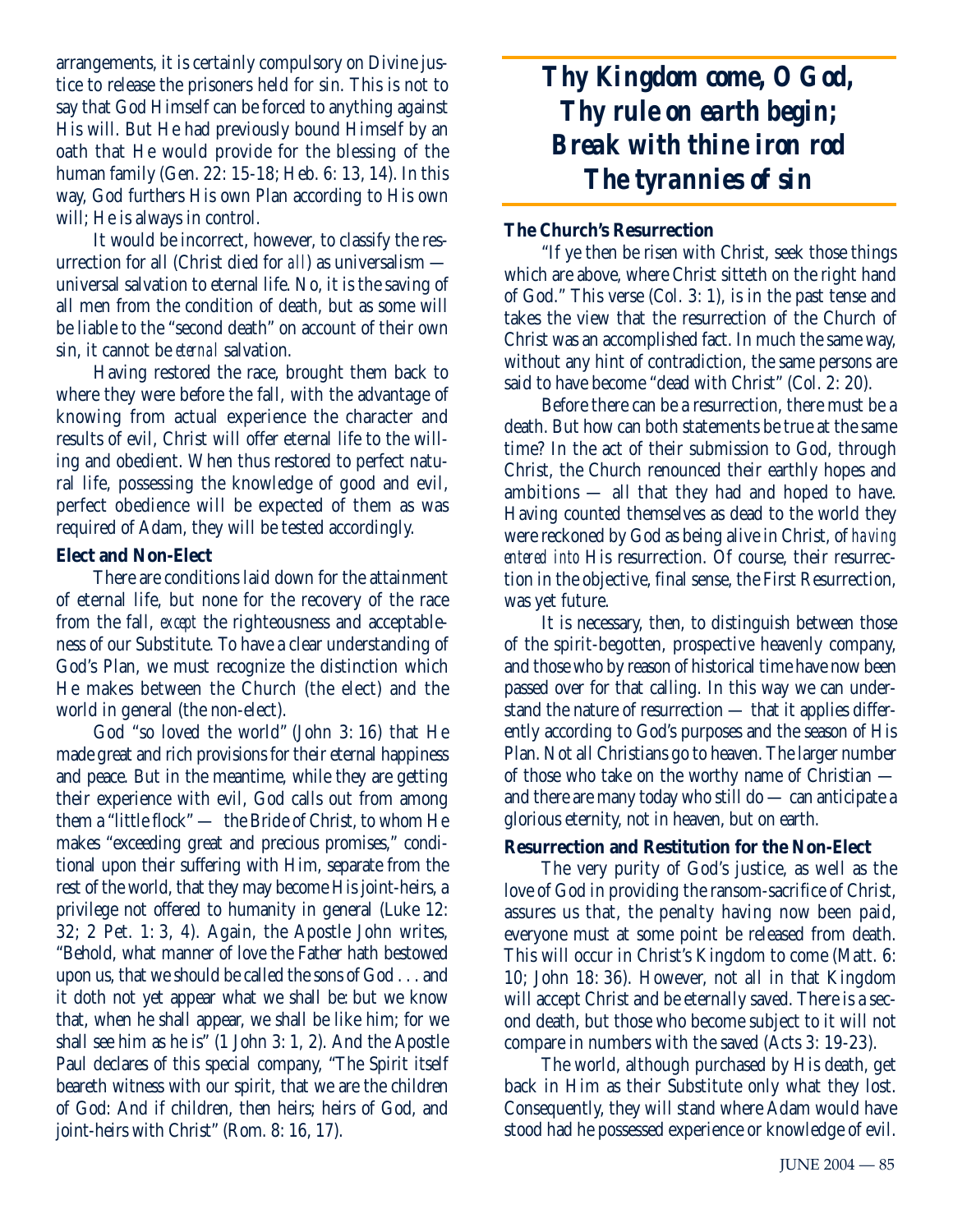Individually, each one must make great strides forward to attain Christlikeness.

# **Our Present Justification By Faith**

This is a remarkable thing: that those who are under the curse of sin and its effect — death, may be dealt with by God *as if they were not.* Here is the great truth of justification, the bedrock of the Christian Reformation and the consolation to all who "mourn in Zion" — the contrite, those whose hearts are broken because of the consciousness of their sins (Isa. 57: 15; 66: 1, 2; Matt. 5: 4). Nor are the Christian's joys merely deferred to a distant future: there is, here and now, a real and attainable state of happiness, referred to by Jesus as the "hundredfold" (Mark 10: 29, 30).

Our justifying faith must rest in the sureness of God's Word. He does not speak to His people through dreams or spurious revelations. His Word is sufficient to furnish us with the necessary knowledge, exhortation, and affirmation. Not all can be teachers of the Word, but each one of us must be a student of it, comparing Scripture with Scripture. Feelings come and go, but the Word of the Lord lasts forever.

A book of its time and yet a Book for all time, the Bible is as satisfying to the hungry heart as ever it was. Customs of dress and social decorum may have changed many times over since the Word of God was rendered complete — in fact, those things continually changed while the Word — issued over the centuries by the Prophets and written down and transcribed — was being assembled incrementally — and yet its message is direct and understandable to the soul that asks to understand it. *But faith must precede the asking.*

This is the faith that accepts Christ as Savior and King. This, at root, is enough to start us on the way. But the heart so exercised has the privilege of going further, of building on this privilege of forgiveness to submitting one's will to God's will, an act of surrender, which comparatively few in this world, at this time, will have the faith to be able to do.

"Unto you it is given to know the mysteries of the kingdom of God," said Christ to His disciples (Luke 8: 10). They went on from strength to strength, themselves elaborating on and clarifying those mysteries (truths) in their preaching and writings, capturing us in these late centuries in the blessed dispersal of Truth.

# **Living a Life of Faith**

We do well to remember, when we complain about our difficult circumstances, how hard and dangerous it was for the early Christians. No wonder that Christ's Church were exhorted to have courage. How powerful a hold the promises had upon their minds and hearts — for without them they could not have braved the torments and persecutions which many of them were called to suffer.

The dangers to the Christian character today are often more internal than external. Certainly in much of the western world an avowal of the Christian life is met not with slings and arrows, but with indifference or, at the worst, insulting disdain and the rolling of eyes. However, severe and dangerous and deadly persecution still hunts many Christians in a number of countries.

We must ask ourselves: How does my new life compare with my old one? Am I less selfish or badtempered than I used to be? We must look for a transformation of both mind and heart, an alteration of our own will to God's will, a better approximation to the spirit and character of Christ. We must learn to will God's will, love what He loves, want what He wants. This is a transformation of the highest order. This is the "newness" which we must aim for.

## **The Waters of Life**

"And the Spirit and bride say, Come. And let him that heareth say, Come. And let him that is athirst come. And whosoever will, let him take the water of life freely" (Rev. 22: 17).

In the last book of the Bible we find the message of recovery and restitution, the counterpoint to the Genesis account of the fall of man into sin. The text quoted above takes the vantage point of the Kingdom of Christ and, in few words, shows the generous offer which will be presented to the resurrected world. The perfect, eternal remedy for the sin-sickness under which the race has struggled for thousands of years, the righteous and life-giving truths of that time will undo the damage caused by Adam's fall into sin. Faithful compliance with the arrangements of that new world will bring eternal perfect life on a perfected earth — a full restoration of everything that was lost in Eden. This will be a new and better Paradise, one in which the revived race will bask in the sunshine of God's love and be able to fully appreciate it, having come through the tumult of the permission of evil.

> *And he that sat upon the throne said, Behold, I make all things new. And he said unto me, Write: for these words are true and faithful.*

**\*\*\***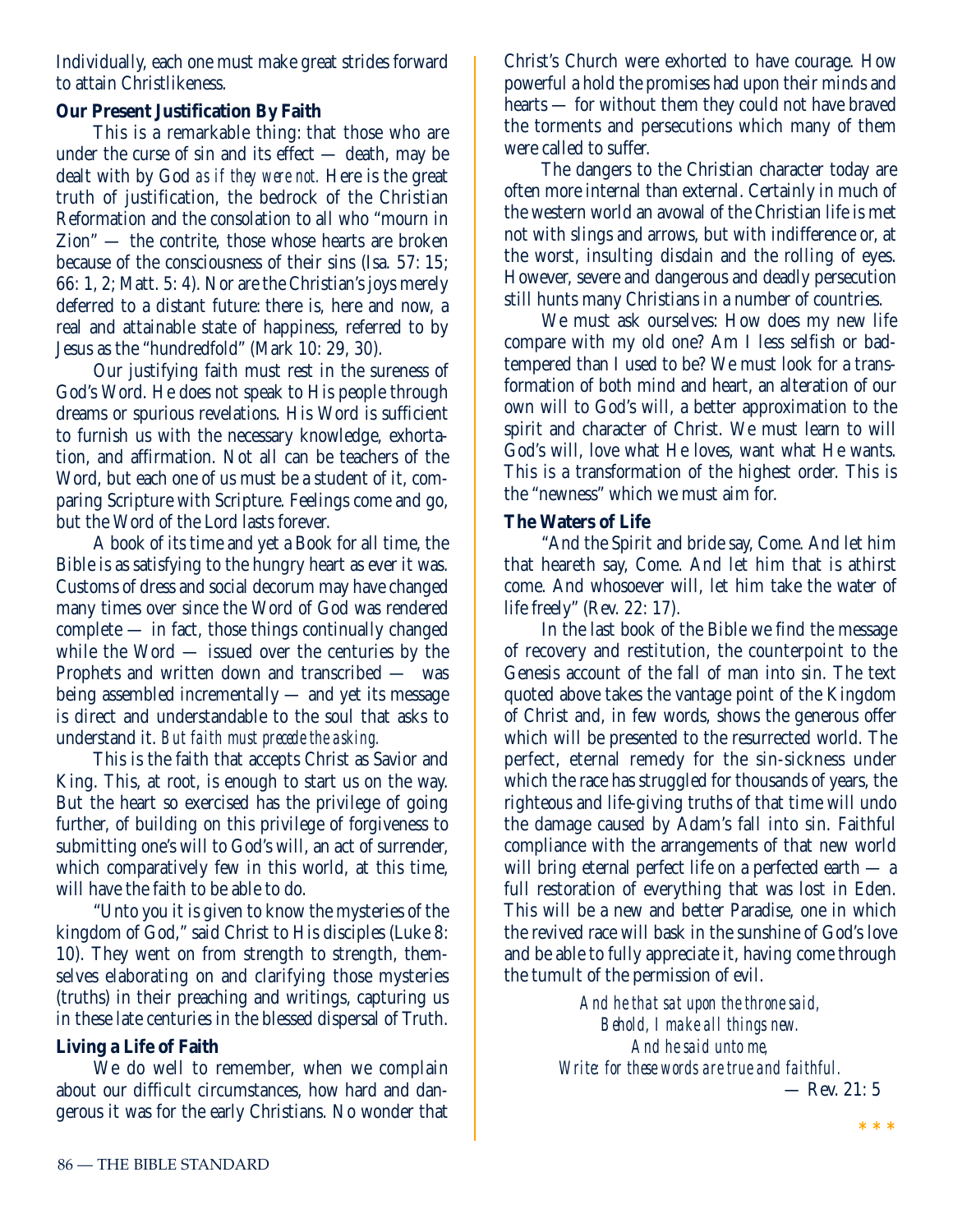# This Happy Fear

*Praise ye the* LORD*. Blessed is the man that feareth the* Lord*, that delighteth greatly in his commandments.*

**— Psa. 112: 1 —**

EING AFRAID IS HARDLY a sensation of choice. What we instinctively long for is peace, security, and a happy and pleasant life for our-<br>selves and our families. choice. What we instinctively long for is peace, security, and a happy and pleasant life for ourselves and our families.

But there are many things for us to be afraid of, social and personal, including crime against our person or property, illness and old age, failure of our marriage, losing our job, financial loss, terrorism, and on and on. The last thing we need is to *cultivate* the quality of fear. But this is what the Scriptures encourage us not to do.

The Apostle John in his epistle tells us that fear has no place in the heart of the Christian, for "perfect love casteth out fear" (1 John 4: 18). Why then are we often afraid? Is it a deficit in our faith, perhaps? Or a guilty conscience?

#### **Not Peas in a Pod**

We may have a personality which is prone to fearful thoughts, of the obsessive or compulsive type. We may be overly sensitive, too eager to please others and afraid of being rejected. Perhaps our mental disposition is obsessed with pending calamities and we live our lives in daily expectation of serious consequences arising out of some wrong we may have committed. Often, our feelings of dread are vague and non-specific, but we find ourselves prone to panic attacks.

Sometimes it is not possible to completely eliminate this obsessive type of fear if it is induced by the bio-chemical reaction in our brain, or an emotional difficulty; but a constant filling of our minds with helpful promises and encouragements from the Scriptures can help us to displace our besetting fears.

Meditation on the Word of God induces peace and *changes* our characters. It is a powerful antidote against the dis-ease of Self and the World. It opens up vistas that we cannot see if we are preoccupied with what is going on in our own heads or our immediate surroundings.

#### **How to Cultivate Fear**

We have, in our modern world, too much of the wrong kind of fear and not enough of the right sort. To put our fears into context we need to view things from the standpoint of eternity. The only way we can do this is by adopting the viewpoint of the Eternal One as our own. The best way to lose our own fears is *to learn to fear* (reverence) *God.*

#### **Fear De-Fanged**

The Hebrew translated "feareth" in the King James translation at the head of this article (*yare,* pronounced, *yawray*) is used in many other texts, frequently in the sense of our common understanding of the word.

In exhorting his brethren to simple trust and confidence in God's promises, the Apostle Paul writes that God "hath said, I will never leave thee, nor forsake thee. So that we may boldly say, The Lord is my helper, and I will not fear what man shall do unto me" (Heb. 13: 5, 6). The main part of this text is a quotation from Psa. 118: 6. In both texts the dread of man is said to be countered by a trust in God. In Proverbs 24: 21 we are told to fear both God and the king, a point that the Apostle Peter repeats in his epistle (1 Pet. 2: 17; Greek, *phobeo*).

According to the Apostle, in the book of Romans, Chapter 13, it is the duty of the Christian to submit to secular government in those matters over which it has jurisdiction. Violating the civil or criminal law will rightly induce the dread of retribution (Rom. 13: 4). In a similar vein, the wicked are warned to be in dread of God's wrath against them with a "fearful" expectation of judgment (Heb. 10: 27; comp. v. 31). Here the word fearful is the translation of the Greek word, *phoberos,* similar to our Anglicized word, phobia.

But God is less interested in unleashing His almighty power than He is in rescuing the lost, restoring the fallen, drawing the penitent to faith. It is said of Christ, and thus of Christ's Father, that "a bruised reed shall he not break, and the smoking flax shall he not quench" (Isa. 42: 3). If we were perpetually afraid of God with a common fear, life would be intolerable. Obviously, we are to understand the injunction to fear Him in a wider context.

#### **Holy Fear**

Fright of God was often used as a basis to drive people into the churches during less enlightened periods. The specter of eternal torture was enough to force even unbelievers to "hedge their bets" and to put on a show of virtue as insurance against the horror of an agonizing eternity in the afterlife.

If we substitute the word "reverence" or "veneration" for "fear," we arrive at a better understanding of our subject. The reason that "fear" is used is because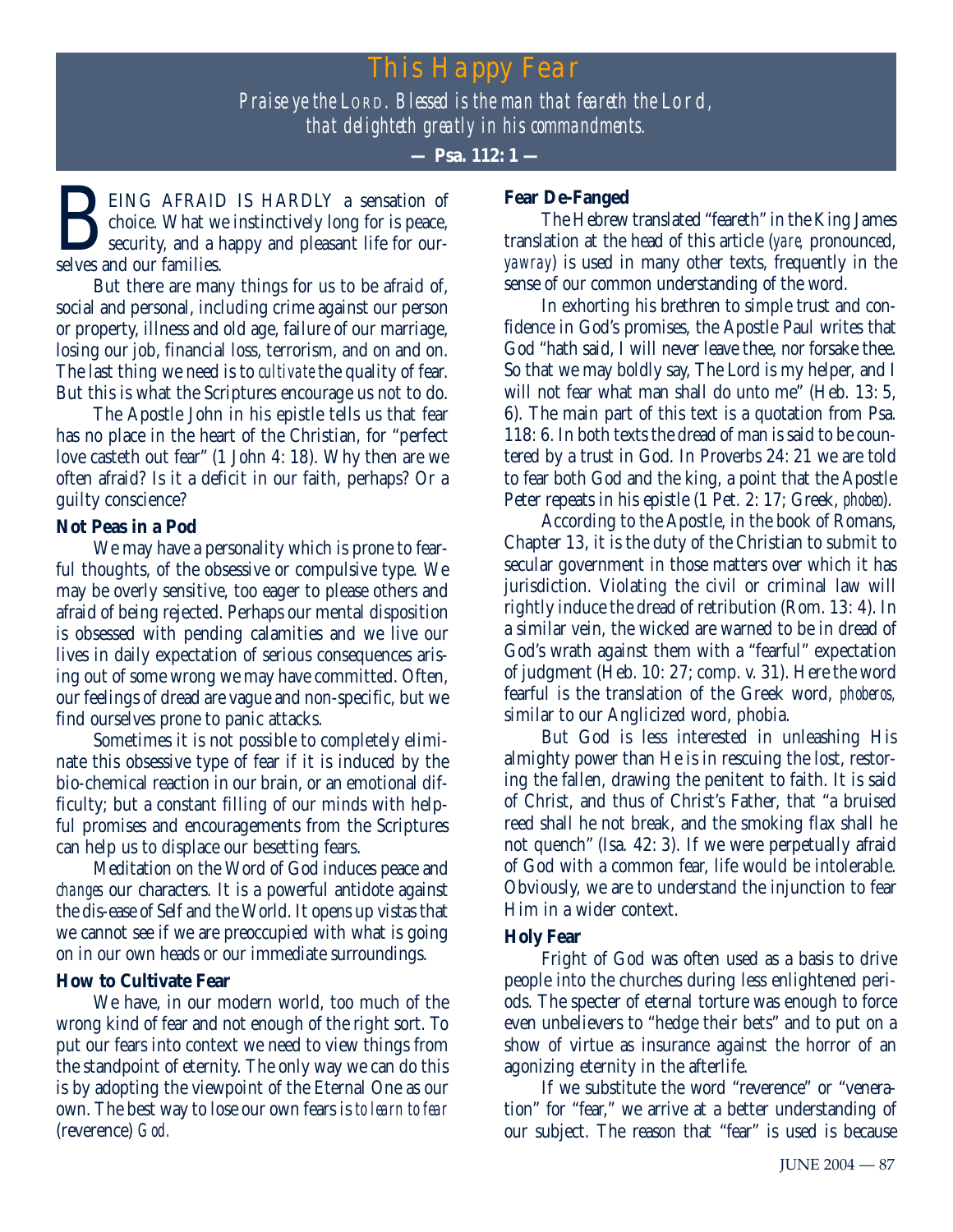both reverence and fear have in common a grave manner and a certain timidity or tentativeness of disposition. "Piety" also expresses the kind of Godly fear we seek.

The false distinction that holds God to be vengeful and Christ to be compassionate does a great disservice to Jehovah. The generous plan of salvation for all originates with Him; and it was the loving, Fatherly spirit that Jesus reflected in His own ministry and in His tender words to His disciples when He told them that, "the Father himself loveth you, because ye have loved me, and have believed that I came out from God" (John 16: 27).

Here Jesus gives the elements of a justifying faith: (1) You have loved me — accepted Christ as God's Agent of salvation, and (2) I came out from God — recognized that Jesus is the Son of God. With the love of God on our side, why do we need to be afraid of anything or anyone?

Yes — easier said than done sometimes, but in our quieter moments we do well to take the opportunity to meditate on this and reinforce our confidence in God. No need for the children of God to cower in the dark or be put to flight by the forces of this world or the Adversary.

There is a large lack of deference in modern western society, with a great deal of disrespect for fellowcitizens and those in office. This overall lack of courtesy is seen in the way people drive, in their manner of speaking to one another, and in countless other ways. Newspapers, television, films, stand-up comedians, all make a living, in part, from being critical and hostile to various groups.

Sometimes the criticism is necessary, and it can be a healthy sign in a free society, but it often goes beyond the bounds of good taste. This lack of respect for authority extends to lack of reverence on matters religious and frequently degenerates into blasphemy.

To fear — to reverence — God is to put the world and its affairs into the proper context. An adjustment of our attitude with respect to God will beneficially alter our relationship with all those around us — our families, friends, society at large and, yes, even those who do not like us.

## **Reverence Brings Joy**

A steady reverence for our God, an appreciation of His incomparable status — far above everything — will gradually bring rest and strength to our hearts and will help to quell our anxieties. The solid understanding that our affairs are in His capable hands, that nothing can take us from His care, and that He stands with us will moderate our daily, petty fears and remove the sting from the trials we may have to endure as believers. Our consciousness of His holiness will cause us to rejoice.

> *In quietness and in confidence shall be your strength.*

> > — Isa. 30: 15

**\*\*\***

# **of interest . . .**

**A joint expedition** of 10 explorers from the United States and Turkey intend to trek up Mount Ararat in July with hopes of discovering Noah's Ark. They will spend a month searching for a large structure exposed in part by melting snow last summer.

The trip is being organized by Daniel McGivern, a company president based in Hawaii, described in the local press as a Christian activist. Mr. McGivern told a press conference in Washington DC that satellite images had helped locate an object 13.5m (45ft) high, 22.5m (75ft) wide and up to 135m (450ft) long on the mountain. "We are not excavating it. We are not taking any artifacts," he told reporters. "We're going to photograph it and, God willing, you're all going to see it."

Recounted in the Bible, Noah and his ark are said to have alighted on Mount Ararat after the Great Flood. In 1957, Turkish air force pilots spotted a boat-shaped formation in Agri province, but as yet, no team visiting the area has been able to find any trace of a vessel.

*\* \* \**

*— bbc.com*

**Couples getting married** in Italy's churches will soon say "I receive you" instead of "I take you" as part of their wedding vows. Italian Roman Catholic bishops have approved the change to underscore that marriage should not be seen as one person possessing the other but each receiving the other as a gift from God.

*— Reuters*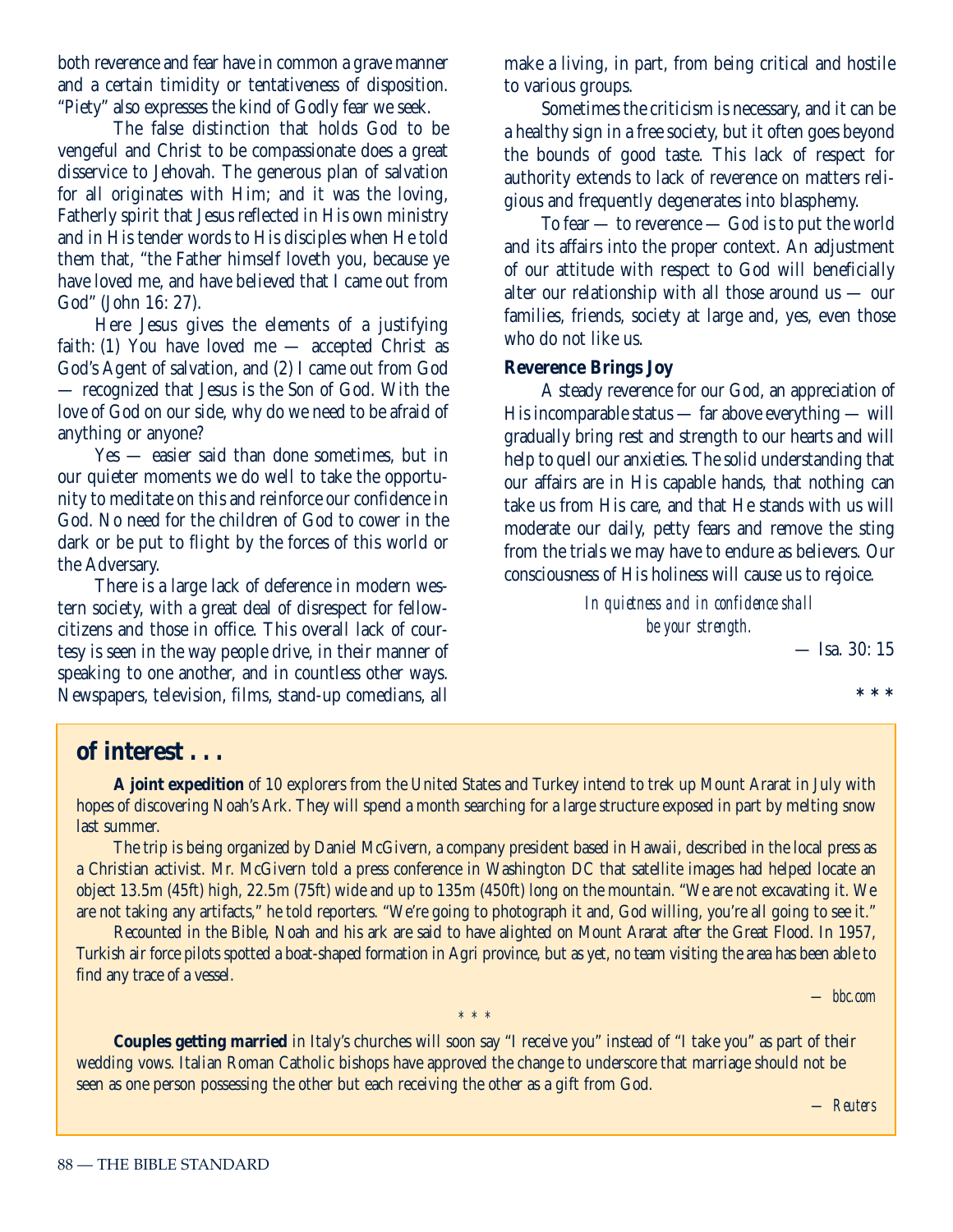

## **PAUL'S EXPECTATION**

In Phil. 1: 23 we read of the Apostle Paul's "having a desire to depart, and to be with Christ." Does this prove that Paul expected to be with Christ immediately after his death? Q

In Phil. 1: 20-25 the Apostle tells us that he does not know whether to prefer his human life with its sufferings and its blessings of service for the brethren, or death with its release from labor and suffering. He confesses himself hard pressed as to which he should choose of these two things: A

- 1. His human life, or
- 2. His death.

It was a matter of indifference to him which he should choose, since both had such accompaniments that he could not decide which was the more desirable.

#### **Two Even More Desirable Things**

But in v. 23 he mentions two other things — a third and a fourth — that are far better than either his human life or his death. In the King James Version these are mentioned as:

- 3. Departing, and
- 4. Being with Christ.

The Greek word *analusai,* which in v. 23 is translated "depart," is also translated "return" in Luke 12: 36.

Which of these renderings fits Phil. 1: 23?

In Luke 12: 36 *analusai* is used in a parable illustrative of our Lord's Second Advent. Jesus clearly taught us that the Christian would be rewarded at the resurrection, and not before (Luke 14: 14). Paul and the other Apostles, therefore, believed that they would for the first time in glory see and be with the Lord Jesus at His Second Advent (2 Tim. 4: 1).

These considerations lead to the thought that the translation of Phil. 1: 23 should read, "having a desire for the *returning* of, and the being with, Christ."

Therefore, these two things, departing and being with Christ, Paul considered to be far better than the other two things — his human life or his death. This was the hope that the Apostle expressed in Phil. 1: 23, which is to be realized at Christ's return, through the resurrection.

#### **UNIVERSAL REDEMPTION?**

Does the Bible teach universal redemption?

The Bible teaches universal redemption for all, in the sense that all who have ever lived will *at some point* benefit from the ransom-sacrifice of Christ (1 Tim. 2: 6). Q A

For believers of the Gospel Age — this "day of salvation"  $(2 \text{ Cor. } 6: 2)$  — the saving process begins to work for them, by faith, in this life. The *opportunity* for unbelievers to gain eternal life will not begin until they have been raised from the dead in Christ's Kingdom on earth (John 5: 28, 29). Given every help and encouragement in that day to accept Him as Savior and to come into harmony with the laws of the New Covenant, those who fail to respond favorably to His righteous judgments will be destroyed in the Second Death (Acts 3: 19–23).

The first death passed upon all because of one man's sin (Rom. 5: 12). The Second Death will pass upon none except for the wilful, intelligent, persistent sin of the individual (Heb. 10: 26-29; Jer. 31: 29, 30). Such a sin could not be committed until first, one had been delivered from the sentence previously upon him through Father Adam — the *first* death sentence. The world, therefore, cannot now die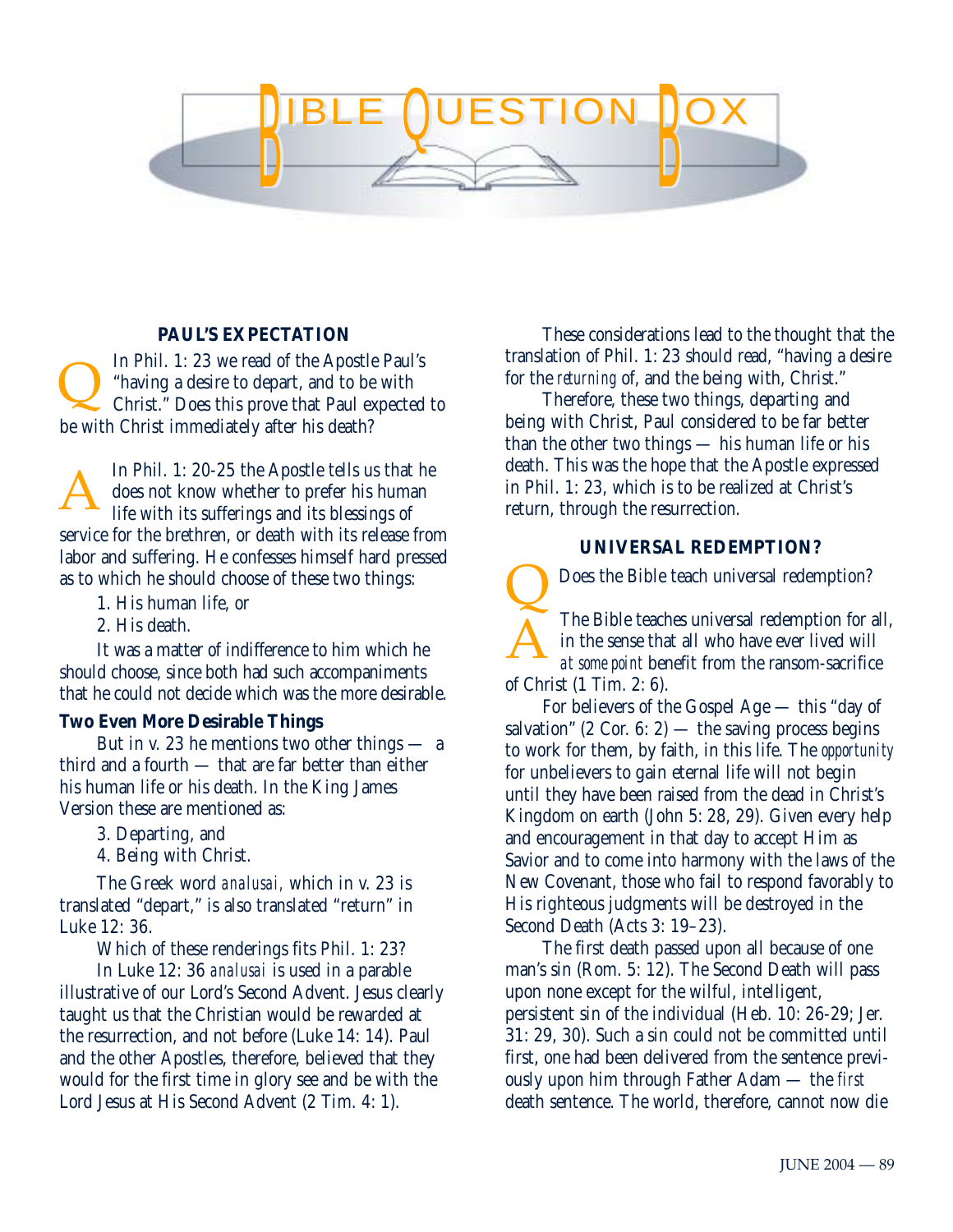*We should consider as Christian brothers and sisters all who claim to have repented for sin and to have accepted Jesus as Savior, and whose course of conduct is consistent with the Bible's teachings (Acts 4: 12; 16: 31).*

the Second Death, because they are not yet released from the first death — hence the folly of teaching that this life presents the "last chance" for anyone to accept Christ.

The human family has been condemned once — Adam and all his race in him (1 Cor. 15: 22). Not until they through Christ's merit shall be released from that condemnation can they come into a fresh trial for eternal life, and the possibility of a final condemnation if found incorrigible.

#### **WHY VARIED BELIEFS?**

How should we regard the many variations in Christian belief? WHY VARIED BELIEFS?<br>
Christian belief?

The various Reformers and their Reform movements were evidently used of God to gradually bring His Truth-hungry people more and more out of the errors of the Dark Ages. The various Reformers and their Reform<br>
movements were evidently used of God to<br>
gradually bring His Truth-hungry people

God used **Martin Luther** to bring forth from the Scriptures the true doctrine of justification by faith, as against the error of justification by works. His movement through his and other leaders' efforts became the Lutheran denomination.

**Ulrich Zwingli** was used of God to bring forth the Truth teaching that the bread and the wine in the Lord's Supper *represent* Jesus' body and blood, as against the error of the *real presence* of Jesus' body and blood in the Lord's Supper. Through the efforts of Calvin and others his movement became the Presbyterian denomination.

**Thomas Cranmer** was used of God to bring forth the Truth teaching that the Church in the flesh is subject to the civil powers, as against the error that the civil power is subject to the Church. Eventually, his movement became the Episcopal Church.

Reformers such as Wesley, Campbell, and Miller brought forth other Truth teachings. Their

movements became respectively the Methodist, Christian (Disciple), and Adventist Churches. There were others as well.

#### **Failure To Follow Advancing Truth**

However, as time went on and the denominations grew, many of their adherents stood still and refused to consider the possibility of further advancing Truth. This fostered a sectarian spirit and consequent persecution of other Christians.

It is not our prerogative to criticize or belittle those who see matters differently than ourselves. We should consider as Christian brothers and sisters all who claim to have repented for sin and to have accepted Jesus as Savior, and whose course of conduct is consistent with the Bible's teachings (Acts 4: 12; 16: 31). And all who have dedicated or consecrated themselves to God, and whose lives are in harmony as far as possible with the principles of truth and righteousness, should be gladly accepted as true fellow disciples of Christ (John 8: 31, 32, 36).

#### **ELIJAH IN HEAVEN?**

of fire?

Did Elijah go to God in heaven in a chariot

In 2 Kings 2: 11 we read: "There appeared a chariot of fire, and horses of fire, and parted them both [Elijah and Elisha] asunder; and Elijah went up by a whirlwind into heaven."

A close reading of this Scripture shows that Elijah did not go "into heaven" *in the chariot,* but "by *a whirlwind."* It does not say that Elijah was in the chariot at all. The chariot and horses of fire drove between the two prophets and "parted them both asunder," and then went on.

## **The Heaven Elijah Went To**

Apparently, the heaven into which Elijah was taken by a whirlwind was not God's dwelling place but rather the atmosphere or sky surrounding the earth, the aerial heaven.

The Hebrew word *shamayim,* translated "heaven" in 2 Kings 2: 11, occurs many times and is used varyingly in the Bible. It is used sometimes to denote earth's atmosphere (Gen. 1: 8). As to anyone going to the heaven where God dwells, Jesus tells us plainly in John 3: 13 that "no man hath ascended up to heaven, but he that came down from heaven."

\* \* \*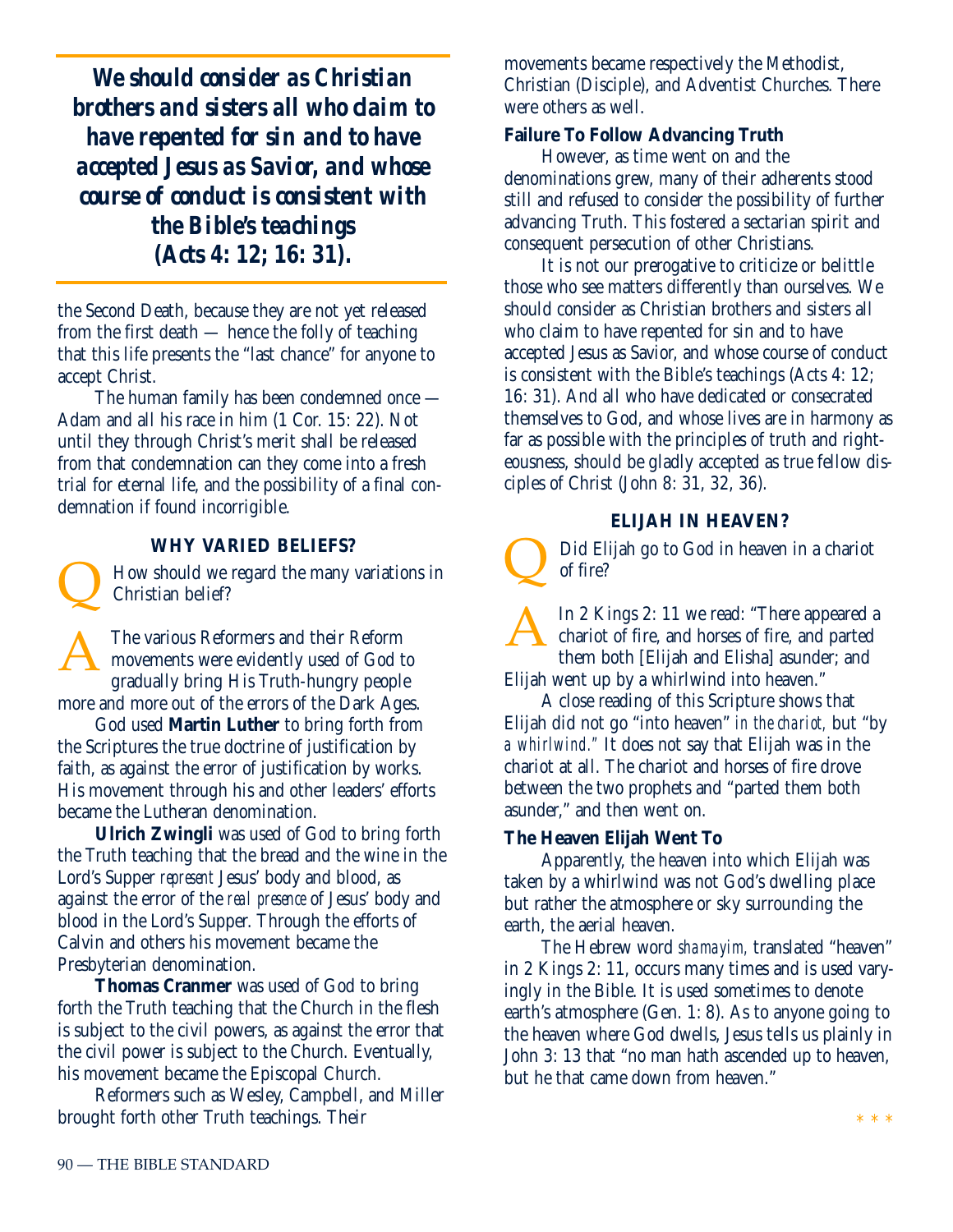# **Servants of God and Man**

*The sixth in a series of articles on godly men and women from around the world, whose lives have shaped the cultures in which we live*

# **DIETRICH BONHOEFFER** 1906–1945

# **The Cost of His Discipleship**

A PRIVATE MAN, BUT AN ATTENTIVE FRIEND — one description of this courageous Christian who dared to oppose the gross injustices of the Nazi regime in Hitler's Germany during the 1930s and 1940s. Remembered as theologian and author, pastor and

teacher, his eminent place in history was secured by his martyrdom to the cause he had fought from early manhood.

The sixth of eight children born to Karl and Paula Bonhoeffer in Breslau, East Germany (present-day Wroclaw, Poland), Dietrich was educated at home in his early years by his mother, one of the few women then to have a university degree. Father Karl was an eminent professor of psychiatry and neurology, and the young family grew up among the academic circles of Berlin University. Paula taught her children the

importance of a strong moral and intellectual character, which they all grew to share, as evidenced by their later stand against a corrupt regime.

#### **The Christian Ministry**

Dietrich at 18 years of age began theological studies at Tubingen and Berlin Universities, and three years later was awarded a Doctorate with Honors for his dissertation *Sanctorum Communio* (The Communion of Saints). After serving a while as assistant pastor to a German congregation in Barcelona, in 1930 he went to New York and studied at the Union Theological Seminary, working also at the Abyssinian Baptist Church in Harlem. In 1931, at the age of only 25, Dietrich returned to Berlin to take up the post of lecturer in systematic theology at the University, and later that year he was ordained a minister of the Protestant German Evangelical Church.

#### **Hitler's Germany**

From its early beginnings, nationalism and state authority had influenced the Church, and this tradition, along with Hitler's emergence as a strong new leader, inclined many German Protestants to favor the rise of Nazism. Victimization of "non-Aryans" specifically the Jewish population, who were by state legislation forbidden to work in the civil service, was



approved by the Church in 1933, and those of Jewish descent were thereafter forbidden to become ministers or religious teachers.

Bonhoeffer protested bitterly against this policy. He argued that if non-Aryans were banned from the ministry, their colleagues should resign as a display of committed support, even if this resulted in the setting up of another Church, which would stay free from Nazi influence. He demonstrated his own sincerity by

refusing an appointment as pastor to a Berlin congregation.

## **Into the desert**

Finding himself opposed to most of his friends on the matter of Germany's increasing anti-Semitism, and ashamed of what he viewed as cowardice on the part of the established Christian church, in late 1933 Bonhoeffer became pastor to Germanspeaking congregations in London. Writing to a friend, he explained his decision that "it was time to go for a while into the desert." He served the German Evangelical Church

in Sydenham and the Reformed Church of St. Paul in London. His parish soon became a sanctuary for Christian and Jewish refugees.

# **The Confessing Church**

A minority of German Christians were as distraught as Bonhoeffer at the growing injustices and the complacency of the Evangelical Church as a whole. Unable to cooperate with the Nazis in church affairs, a group of protesters formally set up in May 1934, The Confessing Church, dedicated to remaining free from the influences of Nazism. Bonhoeffer was a founding member. His London parish and other German parishes in England withdrew from the official German Evangelical Church in support of the new Confessing Church.

Returning to Germany in 1935, Bonhoeffer took up the leadership of the Confessing Church's seminary. His students had an uncertain future, as the official church prevented them from getting appointments. The new Church, however, was under increasing pressure from the Gestapo, and while some members had begun to help Jews, others refused to discuss "the Jewish question" and even proposed a resolution explicitly supporting the state's right to regulate the affairs of Jewish citizens.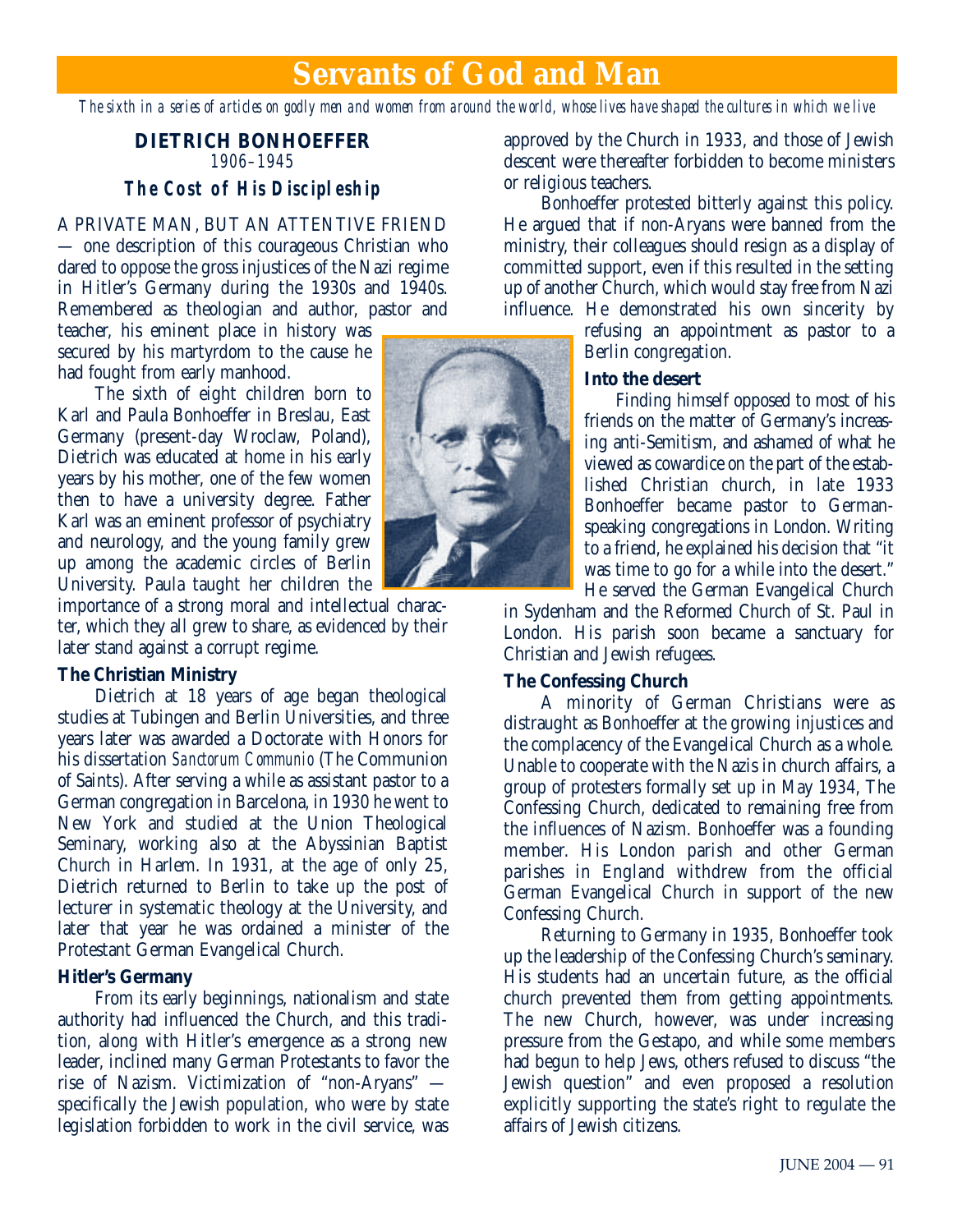Bonhoeffer was greatly disturbed at this lack of solidarity, but continued his teaching at the seminary until August 1937, when Himmler issued a decree declaring the education and examination of Confessing ministry candidates illegal. The seminary was closed by the Gestapo, and 27 of Bonhoeffer's former students had been arrested by November.

## **The undercover ministry**

For the next two years Bonhoeffer secretly toured East German villages, supervising his students, many of whom worked illegally in small parishes. At conferences throughout Europe he vigorously represented the cause of the Confessing Church and challenged the ecumenical movement about its theological foundations and its responsibility for peace. However, aware that the Gestapo were watching him closely, Bonhoeffer limited his public preaching.

## **Kristallnacht**

That "night of broken glass" — November 10, 1938, is the only date marked in Dietrich Bonhoeffer's Bible. The day after the Nazi "*Kristallnacht*" destruction — a concentrated attack on Jews and their homes, synagogues, and shops — he marked the date next to Psalm 74, verse 8:

"*They said in their hearts, let us plunder their goods! They burn all the houses of God in the land . . . O God, how long is the foe to scoff? How long will the enemy revile your name?*"

Having opposed Hitler and the Nazi party so far only in ideological terms, Bonhoeffer grew increasingly opposed to the Fuhrer and his party. He seriously contemplated leaving Germany, knowing war was inevitable and that he would never fight in Hitler's army.

Offered a post at the Union Seminary in New York, he set out in June 1939, but by the time he arrived he had changed his mind. He wrote to a friend: "I have come to the conclusion that I made a mistake in coming to America . . . I shall have no right to take part in the restoration of Christian life in Germany after the war unless I share the trials of this time with my people" (Bethge, Eberhard. *Dietrich Bonhoeffer: Eine Biographie*. Munich: Christian Kaiser Verlag).

# **The German resistance movement**

Dietrich Bonhoeffer first met with the organized German Resistance early in 1939. His brother-in-law, Hans von Dohnanyi, was a member, and as a lawyer worked at the Armed Forces High Command office of Military Intelligence with Admiral Wilhelm Canaris and Major-General Hans Oster. Both shared his political views and the office became a center of conspiracy and resistance.

In October 1940 Bonhoeffer began work as a Military Intelligence agent, purportedly to win support for Nazism among his ecumenical contacts, but in reality using his influence to spread information about the resistance movement. Visiting various European countries he tried to persuade them that some Allied gesture of support for a German conspiracy to overthrow Hitler was critical. However, the Allied governments were skeptical and not prepared to accept such demands.

## **Operation Seven**

This was a plan to smuggle Jews out of Germany, using forged visas. The first 14 reached Switzerland safely by September 1942, but the Gestapo discovered the substantial funds sent for their support, traced the money back to Dohnanyi and Bonhoeffer, and arrested them in April 1943. Dietrich was charged with:

- Conspiring to rescue Jews;
- Using his travels abroad for non-intelligence matters;
- Abuse of his intelligence position to keep Confessing Church pastors out of military service, and for his own ecumenical work.

# **The Cost of Discipleship**

Though he had participated in a failed assassination attempt on the Fuhrer, it took the Nazis a long time to realize the full extent of Bonhoeffer's participation in the resistance movement. Imprisoned first in Berlin, then moved to Buchenwald and finally to Flossenburg concentration camp, Dietrich Bonhoeffer was hanged on April 9, 1945, along with other conspirators. His brother Klaus, and brother-in-law Dohnanyi, were executed a few days later.

Bonhoeffer's writings reveal a deeply spiritual man, concerned at the secularization of the world and the 20th century departure from religious values. *The Cost of Discipleship,* published in 1939, is an interpretation of the Sermon on the Mount, and calls for radical living if the Christian is to be a genuine disciple of Christ. The letters of Dietrich Bonhoeffer from prison betray no tortured struggle or spirit of rebellion. Rather, as the SS doctor who witnessed his death later observed: "I have hardly ever seen a man so submissive to the will of God."

Sources: www.probe.org/docs/bonhoeffer.html; www.ushmm.org/bonhoeffer; www.dbonhoeffer.org/who-was-db2.htm; 1994–2000 Encyclopaedia Britannica, Inc.; www.augsburgfortress.org/bonhoeffer/portrait.asp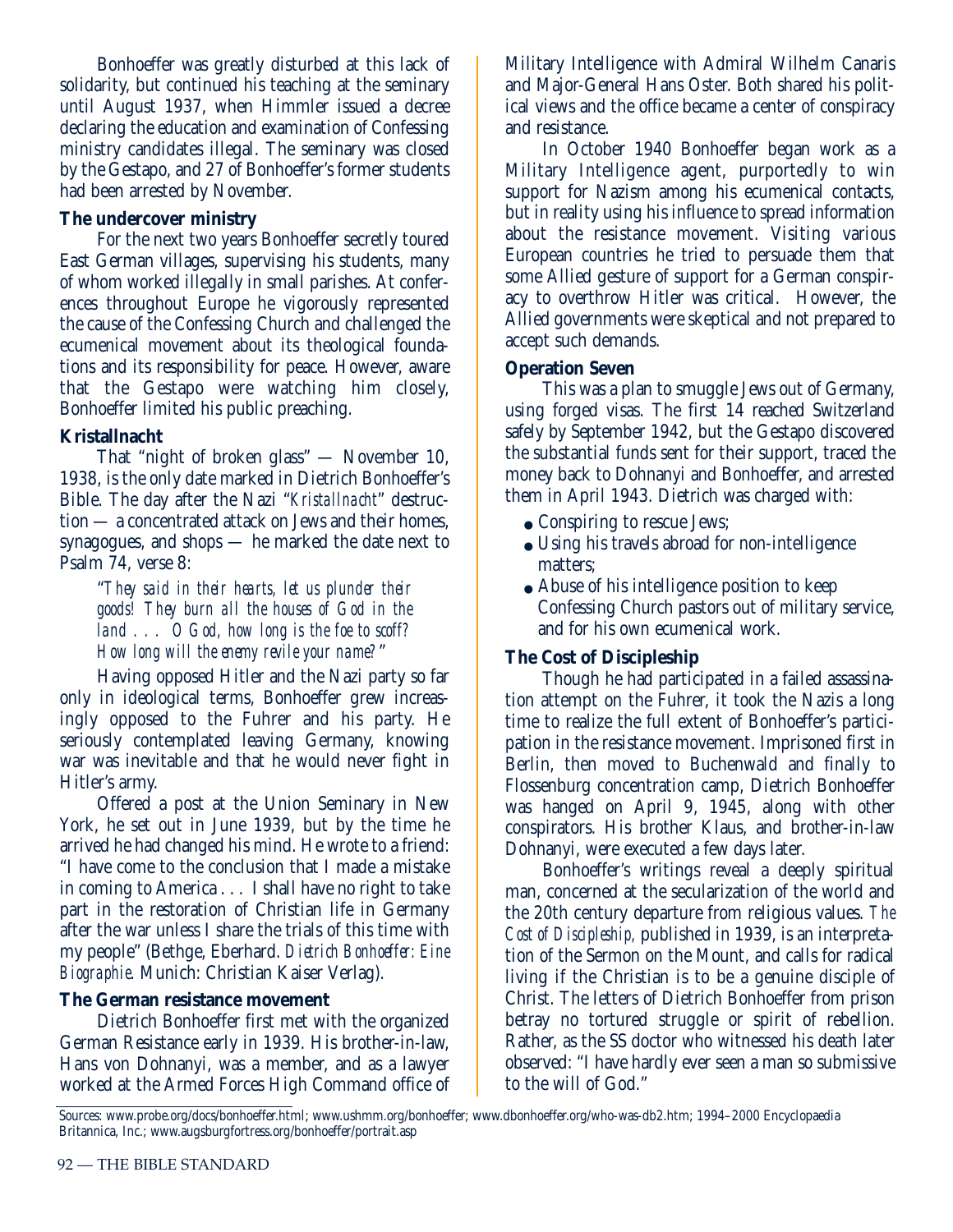# STRENGTH FROM ABOVE

*"And lest I should be exalted above measure through the abundance of the revelations, there was given to me a thorn in the flesh, the messenger of Satan to buffet me, lest I should be exalted above measure. For this thing I besought the Lord thrice, that it might depart from me. And he said unto me, My grace is sufficient for thee: for my strength is made perfect in weakness. Most gladly therefore will I rather glory in my infirmities, that the power of Christ may rest upon me. Therefore I take pleasure in infirmities, in reproaches, in necessities, in persecutions, in distresses for Christ's sake: for when I am weak, then am I strong."* 

*—* 2 Cor. 12: 7-10 *—*

**ST. PAUL'S EXPERIENCE** is briefly stated in our opening text. This was the language of an overcoming saint, meekly bowing to the Divine will. Noble, loyal, true, and strong in character as the Apostle was, he nevertheless realized that he was a member of the fallen human race, and, in common with all humanity, was subject to frailties. God had called him to a most important and glorious work — that of bearing the Gospel to the Gentiles. For the benefit of the whole Church, to him were granted special and wonderful revelations, even above those granted to other honored and beloved Apostles.

The Apostle was caught away in mental vision to the third heaven — the new dispensation, the Millennial reign of Christ (2 Pet. 3: 6, 7, 13; Isa. 65: 17). He was shown things (doubtless the Plan and purpose of God, as now made manifest to us, largely through his writings) not lawful to be uttered then, because not then due to be expounded to the Church (2 Cor. 12: 4). Upon him devolved the care of all the churches of the Gentiles, and great were the responsibilities of his office. Though his position was a most laborious and trying one, requiring of him great fortitude, zeal, energy, and self-denial to fill it, it was also one of great honor.

# **Paul's Thorn in the Flesh**

Paul appreciated the honor of such intimate fellowship of service with the Lord, and manifested his appreciation by untiring zeal and enthusiasm. But even in this the Lord recognized a personal danger to His beloved and faithful Apostle — a danger of pride and self-exaltation, which, if it should develop, would soon make him unfit for further service and rob him of his future reward. So the thorn in the flesh was permitted. It came, not from the hand of the Lord, though by His permission, but, as the Apostle affirms, it was "the messenger of Satan to buffet" him.

A thorn in the flesh is always a painful thing and whatever this may have been (we believe it was his weak eyesight), it was something severely trying to Paul. At first he thought only of the pain and annoyance it caused him, and of its hindrance to him in the Lord's work. It was a messenger of Satan that he was eager to get rid of, and three times he besought the Lord for its removal. But no, it had come to stay, and the Lord mercifully made him realize that though it was very undesirable to the flesh, it was nevertheless profitable to him spiritually, for otherwise he might become exalted overmuch.

# **Paul Appreciated His Lord's Care**

The implication of weakness the Apostle humbly accepted. He did not resent it and begin to boast of his strength and to reproach the Lord for not exerting His power for its removal. On the contrary, with grace and gladness, he accepted the Lord's judgment of his heart, and His estimate of his strength, and appreciated the love that thus cared *for him personally*, while through him the Lord was ministering to the whole Church.

Yes, praise the Lord! He chooses His own instruments and whets, grinds, and polishes them for more effectual service, and wields them with force and power in the service of His people. In all the painful and laborious service, He has special care also for His willing and faithful instruments. He will not suffer them to be tried beyond that which they are able to endure (1 Cor. 10: 13). Nor will He suffer them to be exalted without some counterbalancing thorn in the flesh to preserve their equilibrium.

The answer to the Apostle's prayer, although not an affirmative answer to his request, was a blessed consolation  $-$  "My grace is sufficient for thee: for my strength is made perfect in weakness." The Lord's favor made up for the Apostle's weakness, so he was enabled to carry out his ministry.

# **OUR SIMILAR CONSOLATION**

This is the blessed consolation also of every other truly submissive Christian heart. How many of the Lord's people are tempest-tossed and sorely tried in these days! Doubtless many of them have earnestly besought the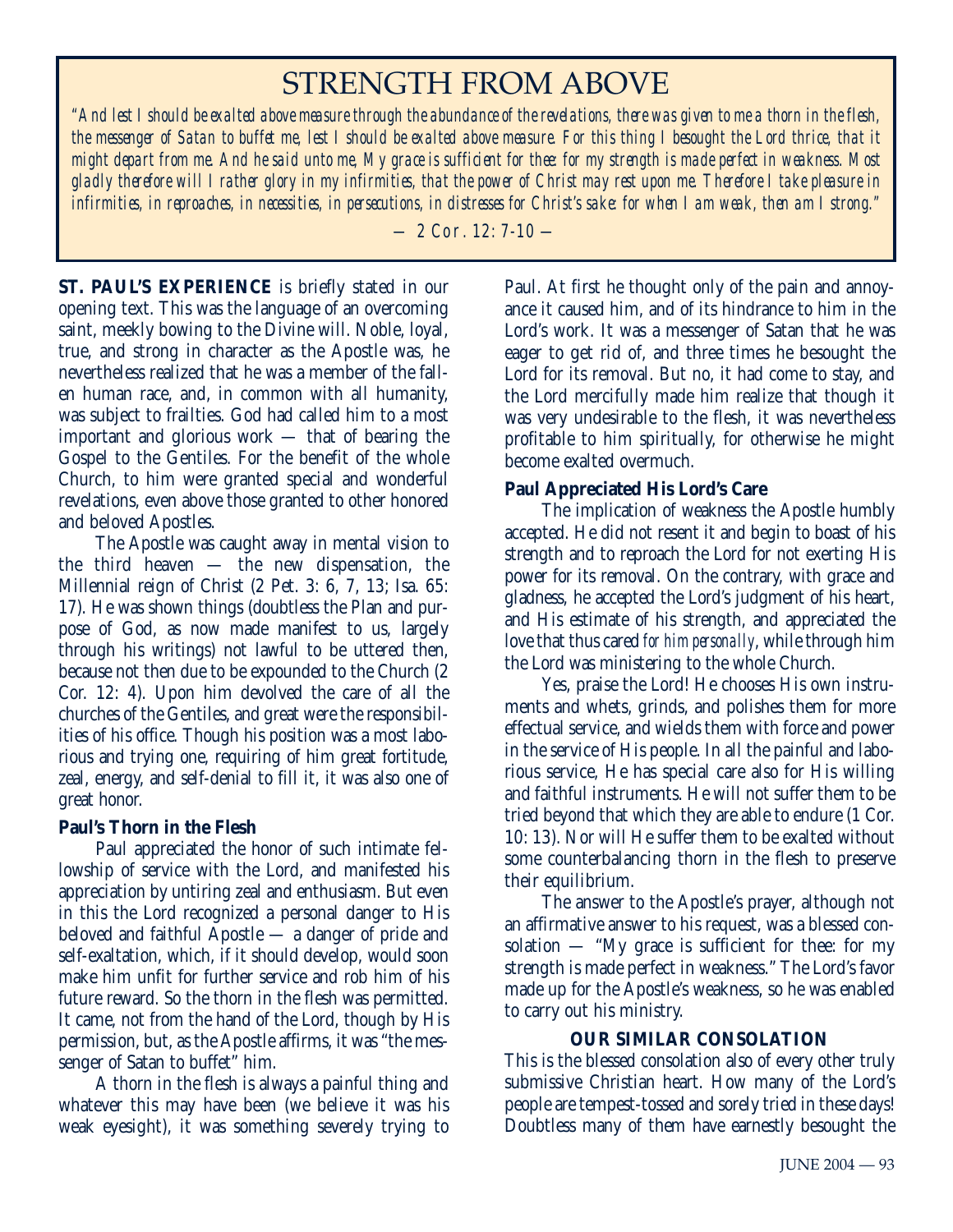Lord to remove this or that trial or affliction, but the piercing thorn still remains for their discipline and perfecting. Let all such, like the Apostle Paul, give ear to the Master's voice — "My grace is sufficient for thee." What if friends forsake you — if you have My favor, My love, is that not sufficient? And what though the flesh be weak and the heart sometimes faint — My strength shall supply your lack; and while you walk in the way

of My appointment, your weakness shall only the more manifest the power of God.

#### **God's Power on our Behalf**

What sincere child of God has not realized, in times of greatest need and extreme weakness, the power of God on his behalf, supplementing his weakness with strength from above? And when the task was accomplished to which the Lord had called him and for which he felt so incompetent of himself, who has not realized in the outcome the wonderful power of God?

In view of such a gracious provision to supplement his weakness with the Divine strength, the faithful Apostle meekly responded, "Most

gladly therefore will I rather glory in my infirmities, that the power of Christ may rest upon me." Having put forth all his own energies and having faithfully used his own ability to its fullest extent as a wise steward, it was his joy to recognize the hand of the Lord working with him — by miracles and signs and with demonstrations of the spirit and of power (Heb. 2: 4; Acts 19: 11, 12; 1 Cor. 2: 4). These demonstrations of Divine power, supplementing Paul's faithful use of his natural abilities, were the Lord's endorsement of all he did — the manifestations of Divine approval both to himself and to others, and consequently a cause for great rejoicing.

#### **Our Cause for Rejoicing**

With the Apostle it is also the privilege of all God's children to have their weakness supplemented by Divine grace, while they meekly and faithfully use their talents in the Lord's service. And so all the faithful may rejoice in tribulations, infirmities, and perplexing situations, realizing that God overrules in all things and supplies the needed strength, causing "all things" to "work together for good to them that love God" (Phil. 4: 13, 19; Rom. 8: 28). Only as we use the key of His promised all-sufficient grace will we be able

to ascend from our valley of weakness to heights of greater strength and attainment above otherwise insurmountable obstacles.

But to rejoice in tribulations, to endure meekly and patiently a sore thorn in the flesh, and even to glory in such personal infirmities as make the power of Christ the more manifest, is not possible except to those whose hearts are in fullest accord with the loving

> purposes of God (Rom. 5: 2-5). If the heart be influenced by pride, selfexaltation, ostentation, love of fame or wealth, or any worldly ambition, joy in tribulation is impossible. But if the old ambitions and desires of the flesh are kept under, and faith, hope, love, meekness, obedience, zeal, and various other Christian graces are all alive and active, we will have the consciousness of God's favor, extended through Christ, and then we can rejoice in every experience.

> This is true of all who follow the example of Jesus and of the Apostle Paul (1 Pet. 2: 21; 1 Cor. 11: 1). The Master truly said of His followers, "Without me ye can do noth-

ing" (John 15: 5). God's power operates through our Lord Jesus and the Word of Truth, in all of His consecrated people, in proportion as they call on Him and rely in His strength. This power can operate in the weakest as well as in the strongest of His people.

#### **Prayer for Grace Sufficient**

God's grace through Christ is sufficient for all and for every time of need. We are not to forget, however, that this great sufficiency is not poured out upon God's people unconditionally, but in answer to their recognition of their need and their prayerful request for grace sufficient in every time of need. He who marks the sparrow's fall and numbers the very hairs of our heads will not let our supplications for needed strength go unheeded (Luke 12: 6, 7; 2 Cor. 9: 8; Phil. 4: 19).

Let us remember the Lord's promise: "My grace is sufficient for thee: for my strength is made perfect in weakness." May these words bring rich blessings to God's dear people who trust in Him, whom He loves, cares for, and will ever keep "as the apple of his eye" (Deut. 32: 10; Psa. 17: 8; Zech. 2: 8). How wonderful it is to belong to God, to feel the warmth of His great love, and ever to find in Him "our refuge and strength, a very present help in trouble" (Psa. 46: 1)!



Paul blinded en-route to Damascus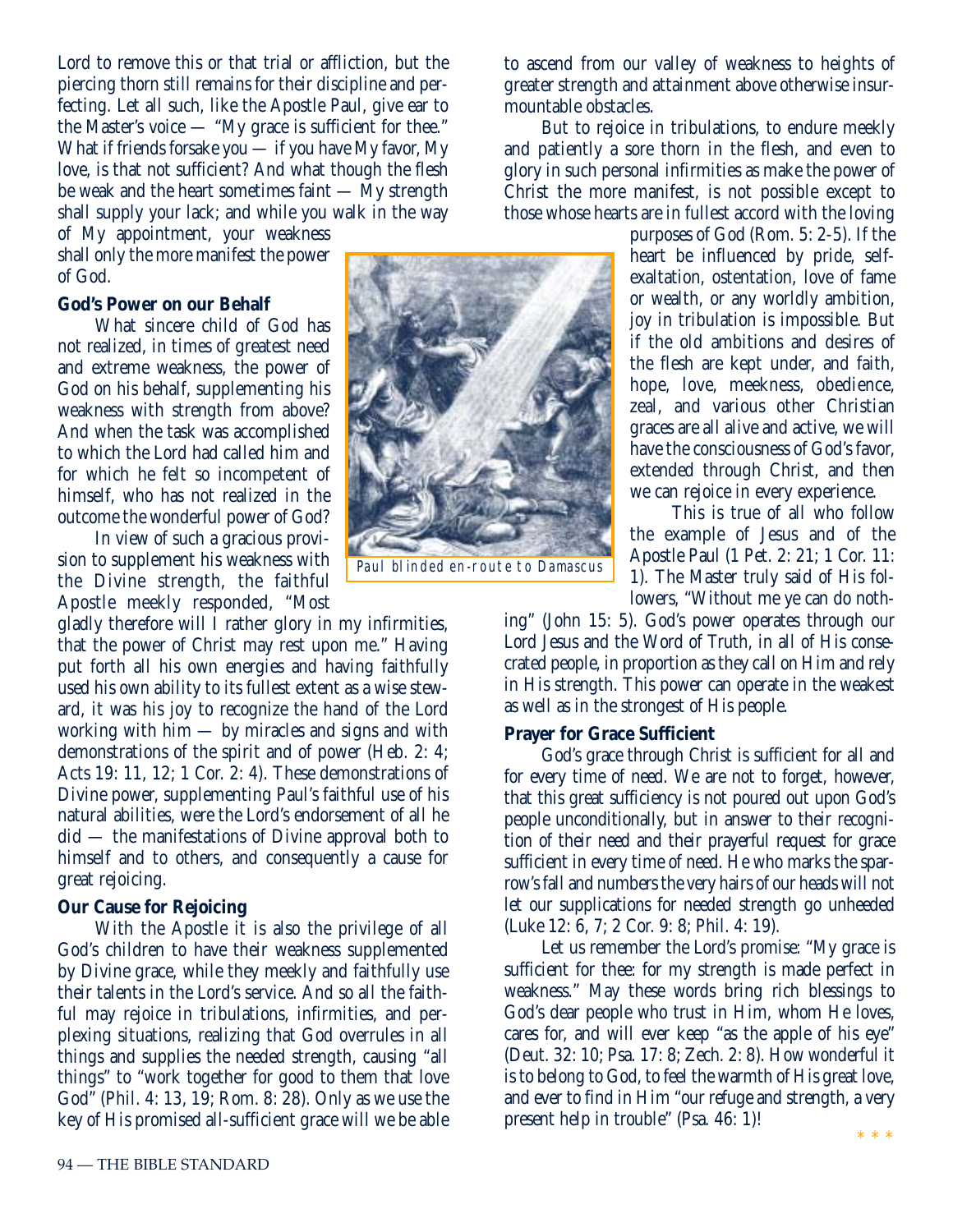# **THE MAIL BOX**



#### Dear Mr. Herzig:

Thank you for *The Bible Standard.* I had lost everything after a stroke I had two years ago. I am on the mend and have to get some new books. Please send your six volumes of "Bible Keys" . . . and a free catalog. Thanks,

R. K., New York

Dear friends,

Good day! Firstly, thank you for the tracts and booklets. We got the package alright and started to distribute and mail out the leaflets here, there, on Yap {*Ed. — an island of Guam*}*,* and worldwide, even to family members.

Please pray with me for my success in helping lost souls to know Jehovah God, Jesus, and the most holy Bible.

Love, yours in Christ,

P. K., Guam

Greetings,

I was given a tract with some of your information, and would like to get your price/publication list. I enjoy Bible study and have done so for many years. I do not know anything about your organization, so could you tell me a little of your background?

I would enjoy receiving a copy of several other tracts. Thank you,

H.K., Washington

\*\*\*

**We welcome your letters for publication but reserve the right to edit them. We indicate only the correspondent's initials, except where the writer is an appointee of the Movement. Submit letters, marked "Editorial" to our mailing address, or e-mail us at:** *editorial@biblestandard.com* **(enter "Letters Column" in the subject line).** *Please give your full name and postal address.*

# **PUBLICATIONS**

#### **A partial list of our publications appears below. Send for our free catalogue.**

*Prices are for U.S. addresses only; others add 25 percent toward postage.*

#### **STUDIES IN THE SCRIPTURES**

| Vol. 1, The Divine Plan of the Ages  paperbound \$1.50, cloth \$3.00                |  |
|-------------------------------------------------------------------------------------|--|
| Vol. 2, The Time Is At Hand (chronology, antichrist, etc.) \$4.00                   |  |
|                                                                                     |  |
| Vol. 4, The Battle of Armageddon (the great conflict)  \$ 2.00                      |  |
| Vol. 5, The At-One-Ment Between God and Man (clearly explained)  \$ 2.00            |  |
| Vol. 6, <i>The New Creation</i> (its duties, baptism, sabbath, <i>etc.</i> )\$ 2.50 |  |
| Complete set of these clothbound "Bible keys" \$10.95                               |  |

#### **ATTRACTIVE HARDBOUND BOOKS**

#### **HELPFUL PRICED BOOKLETS**

| <i>The Restoration of Israel</i> (48 pages; from " <i>Studies</i> " Vol. 3)  \$ 1.00 |     |
|--------------------------------------------------------------------------------------|-----|
| Anglo-Israelism — A Modern Delusion (80 pages; this and other                        |     |
| serious errors of H. W. and Garner Ted Armstrong refuted) 50                         |     |
| <i>The Gift of Tongues</i> — Should We Seek or Shun It? (80 pages) 50                |     |
| Is there Hope for Any of the Unsaved Dead? (80 hope-inspiring pages)50               |     |
| Satan, Satanism, Demonism and Exorcism (80 pages; real dangers)50                    |     |
|                                                                                      |     |
| The Great Pyramid and the Bible (48 pages; Bible corroborations) 50                  |     |
| The Hell of the Bible (60 pages; a veritable sunburst to many                        |     |
| thousands; treats every Bible text relating to Hell)                                 | .25 |
| Spiritism - Ancient & Modern (67 pages; a Biblical, factual, and                     |     |
| reasonable explanation, proving it to be Demonism                                    | .25 |

*Jewish Hopes and Prospects* (52 pages; describes present-day

| The Teachings of "Jehovah's Witnesses" Examined (points pro and con) 10 |  |
|-------------------------------------------------------------------------|--|

#### **FREE TRACTS — DISTRIBUTORS WANTED**

Generally we do not pay distributors of our literature. Samples of many of our items will be provided on request. Preferably, our literature should first be studied and digested prior to distribution, so that you would be ready always to give an answer to every man that asks you a reason of the hope that is in you, with gentleness and reverence (1 Pet. 3: 15).

#### **FREE 24-PAGE BOOKLETS FOR SPECIAL LIMITED NEEDS**

*Where are the Dead? • Life and Immortality • What is the Soul? • The Resurrection of the Dead • Spiritism is Demonism • Why Does A Loving God Permit Calamities? • The Sabbath Day • Faith Healing • Baptism • Speaking in Tongues — Is it of God? • The Kingdom of God • Mormonism — A Modern Delusion • Preservation of Identity in the Resurrection • The Evolution Theory Examined • Why We Believe in God's Existence • The Rapture • Future Life By Resurrection — Not Reincarnation • Must Christians Pay Tithes?*

#### **FREE LEAFLETS FOR GENERAL DISTRIBUTION**

*Do You Know? • Thieves In Paradise • Israel's Return • What is Hell? • The Bible vs. Evolution • "Flying Saucers" • Jesus' Second Advent • Judgment Day • God Loves You! • Earth's Coming Theocratic Government • War on Poverty • Oathbound Promise • Man's Eternal Destiny • Pollution Crisis • What is the Truth? • Great Pyramid • Restitution • Is God or Satan Winning? • The Full Gospel • Peace — How it Will Come • True Freedom*

#### **SMALL LEAFLETS FOR GENERAL DISTRIBUTION**

Titles vary from time to time; items in stock may change.

*Bible Standard Ad • Coming By and By • Christ's Glorious Reign • Close Your Eyes/DP Ad • Desolation/Restoration • Father Take My Hand • A Good New Year Recipe • How Readest Thou? • Nearing God's Kingdom • My Lord and I/ Picture • 23rd Psalm • Salvation/All Things New • Scripture Studies Ad • Watchman, What of the Night?*

**\*\*\***